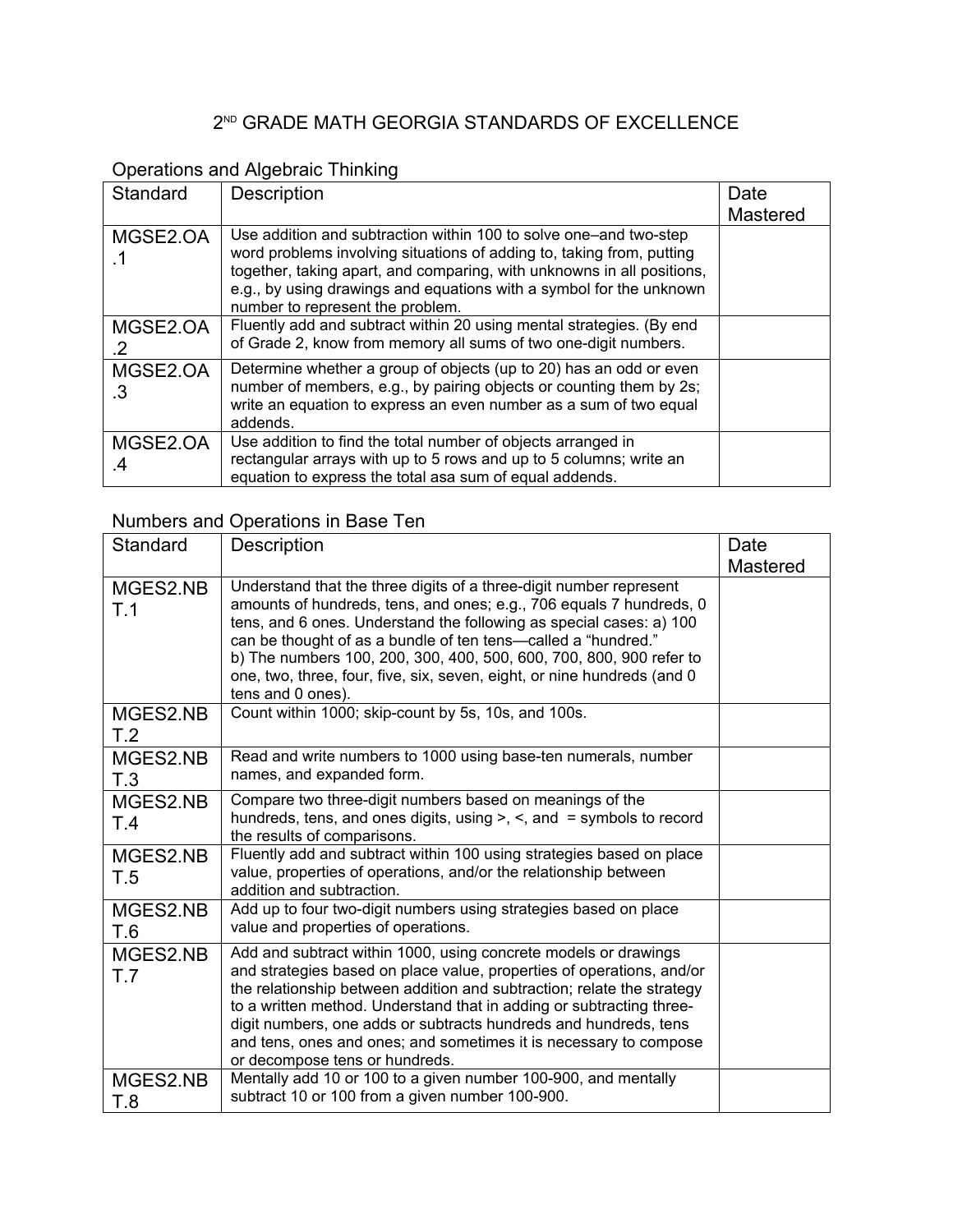| MGES2.NB | Explain why addition and subtraction strategies work, using place |  |
|----------|-------------------------------------------------------------------|--|
| $\top.9$ | value and the properties of operations. (Explanations may be      |  |
|          | supported by drawings or objects.)                                |  |

### Measurement and Data

| Standard            | Description                                                                                                                                                                                                                                                               | Date<br><b>Mastered</b> |
|---------------------|---------------------------------------------------------------------------------------------------------------------------------------------------------------------------------------------------------------------------------------------------------------------------|-------------------------|
| MGES2.MD            | Measure the length of an object by selecting and using appropriate<br>tools such as rulers, yardsticks, meter sticks, and measuring tapes.                                                                                                                                |                         |
| MGES2.MD<br>$\cdot$ | Measure the length of an object twice, using length units of different<br>lengths for the two measurements; describe how the two<br>measurements relate to the size of the unit chosen.                                                                                   |                         |
| MGES2.MD<br>.3      | Estimate lengths using units of inches, feet, centimeters, and meters.                                                                                                                                                                                                    |                         |
| MGES2.MD<br>.4      | Measure to determine how much longer one objects is than the other,<br>expressing the length difference in terms of a standard length unit.                                                                                                                               |                         |
| MGES2.MD<br>$.5\,$  | Use addition and subtraction within 100 to solve word problems<br>involving lengths that are given in the same units, e.g., by using<br>drawings (such as drawings of rulers) and equations with a symbol<br>for the unknown number to represent the problem.             |                         |
| MGES2.MD<br>.6      | Represent whole numbers as lengths from-on a number line<br>diagram with equally spaced points corresponding to the numbers 0,<br>1, 2, , and represent whole-number sums and differences within<br>100 on a number line diagram.                                         |                         |
| MGES2.MD<br>.7      | Tell and write time from analog and digital clocks to the nearest five<br>minutes, using a.m. and p.m.                                                                                                                                                                    |                         |
| MGES2.MD<br>.8      | Solve word problems involving dollar bills, quarters, dimes, nickels,<br>and pennies, using \$ and $\phi$ symbols appropriately. Example: If you<br>have 2 dimes and 3 pennies, how many cents do you have?                                                               |                         |
| MGES2.MD<br>.9      | Generate measurement data by measuring lengths of several objects<br>to the nearest whole unit, or by making repeated measurements of<br>the same object. Show the measurements by making a line plot,<br>where the horizontal scale is marked off in whole-number units. |                         |
| MGES2.MD<br>.10     | Draw a picture graph and a bar graph (with single-unit scale) to<br>represent a data set with up to four categories. Solve simple put-<br>together, take-apart, and compare problems using information<br>presented in a bar graph.                                       |                         |

# **Geometry**

| Standard  | Description                                                                                                                           | Date<br>Mastered |
|-----------|---------------------------------------------------------------------------------------------------------------------------------------|------------------|
| MGES2.G.1 | Recognize and draw shapes having specified attributes, such as a<br>given number of angles or a given number of equal faces. Identify |                  |